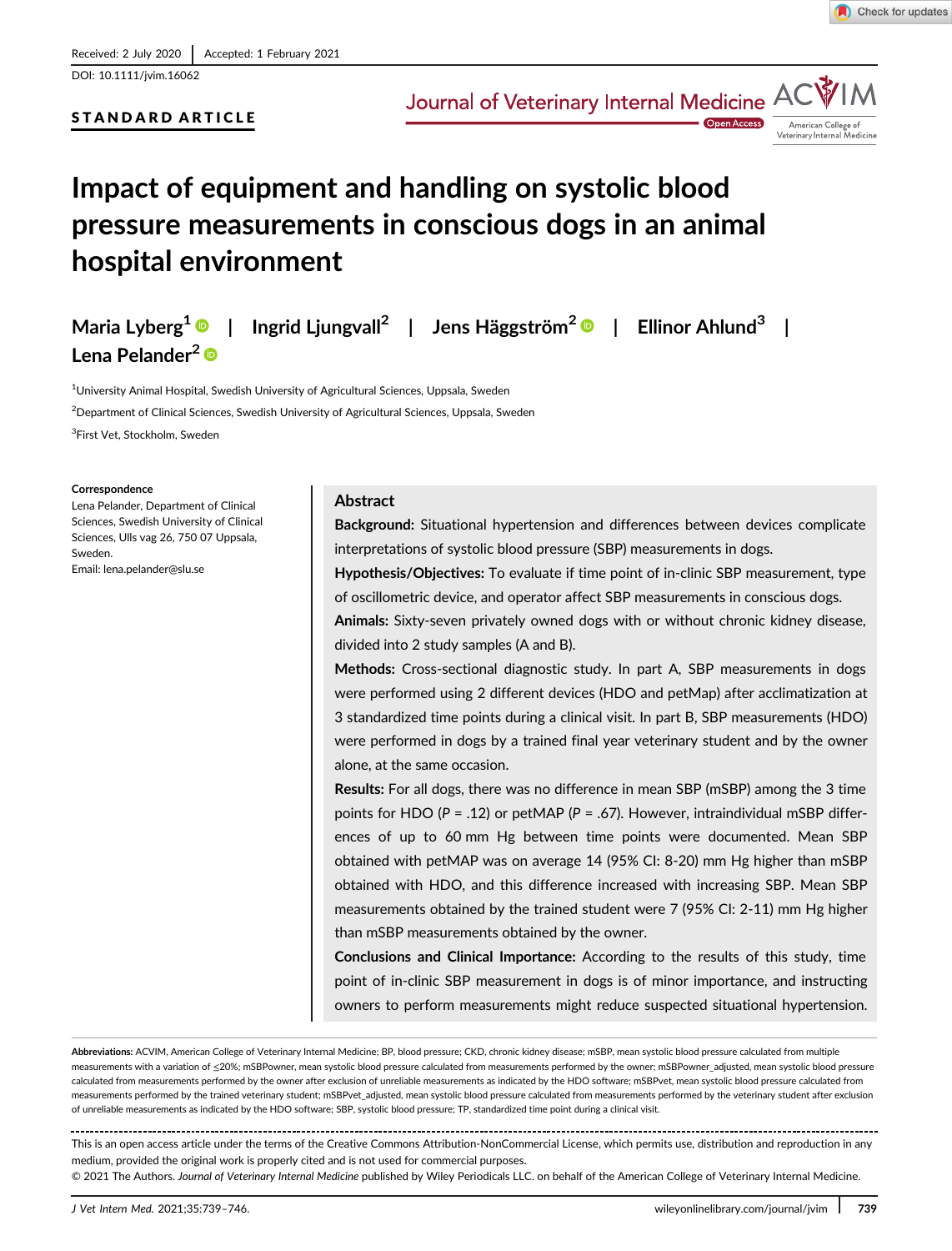Differences in mSBP measured with HDO and petMAP underscore the need for validation of BP devices used clinically.

KEYWORDS

canine, oscillometry, situational hypertension, stress

## 1 | INTRODUCTION

Several factors affect results of blood pressure (BP) measurements in conscious dogs in a clinical environment. Relevant examples include breed. $1-4$ sex, $5-7$  age, $8-11$  operator and operator experience, $12,13$  and owner presence during measurements.<sup>2</sup> Types of measurement device,<sup>14,15</sup> and cuff size and placement, $16,17$  are other factors that might affect BP measurement results.

An increase in BP that occurs as a consequence of stress related to the clinical environment in an otherwise normotensive animal is termed situational hypertension.<sup>18</sup> This phenomenon, also known as the "white coat effect," is well documented in humans and also occurs in dogs and cats.<sup>2,6,19-25</sup> Situational hypertension might result in uncertainty whether true systemic hypertension is present or not when measurements are high, but true systemic hypertension might also be underdiagnosed in dogs when high BP values are discarded as situational hypertension. In order to avoid situational hypertension, it is often recommended that BP measurements in dogs and cats are performed before any other interventions.20 However, in conscious cats with implanted radio-telemetry transmittors for direct BP measurement, there is individual variation in the pattern of increases in BP during simulated office visits.<sup>19</sup> True hypertension, such as that associated with acute kidney injury and chronic kidney disease (CKD) in dogs, should be promptly diagnosed and treated to reduce the risk for damage to vital organs.<sup>26,27</sup>

The aim of the present study was to evaluate the impact of type of oscillometric device, and of time point of BP measurement during a clinical visit, on results of BP measurements in conscious dogs. Our hypotheses were that measurement results would be affected by choice of oscillometric device but not by time point of BP measurement, provided that sufficient time for acclimatization is allowed before each measurement session. Secondary aims were to evaluate whether operator (trained final year veterinary student or owner) affect BP measurement results, and to evaluate the impact of the use of graphical software on the interpretation of BP measurement results using high-definition oscillometry (HDO).

# 2 | MATERIALS AND METHODS

### 2.1 | Animals

This diagnostic cross-sectional study was performed at the University Animal Hospital, Swedish University of Agricultural Sciences, Uppsala, Sweden. Privately owned dogs were prospectively recruited and

included healthy dogs and dogs with a previous diagnosis or suspicion of CKD, which were also included in another larger project concerning canine CKD.<sup>28</sup> The present study consisted of 2 parts, A (performed in 2015) and B (performed in 2016). In addition to dogs participating in the CKD project, seemingly healthy dogs without before experience of BP measurements were recruited specifically for part B. Informed consent was obtained from each owner before inclusion, which occurred at preplanned animal hospital visits.

All dogs (except for the healthy dogs recruited for part B only) underwent a physical examination, collection of venous blood and urine, echocardiographic examination, abdominal ultrasound examination of the urinary tract and renal scintigraphy, according to the study protocol of the primary project. Dogs that were not assigned a definitive diagnosis of CKD despite suspicion of renal disease (because of, eg, unexplained polyuria and polydipsia) were termed inconclusive.

## 2.2 | Blood pressure measurement

Systemic BP was measured according to published recommendations, <sup>29</sup> with 2 oscillometric methods, HDO (S+B medVet Babenhausen, Germany) and petMAP (Ramsey Medical Inc, Tampa, Florida). Blood pressure measurements were performed by a trained final year veterinary student (M. Lyberg) in part A and by another trained final year veterinary student (E. Ahlund), and by the dog-owner alone, in part B. Both final year veterinary students were familiarized with and trained to use the BP measurement devices before startup of the study. All measurements in both parts of the study were performed in one of the examination rooms at the animal hospital during daytime. Before each set of measurements, the dog spent 10 to 15 minutes alone in the examination room together with their owner for acclimatization. Cuff size was chosen according to the different manufacturer's instructions and the cuff was placed on the base of the tail. Measurements were performed with the cuff at the level of the heart (standing position in study A and standing or lateral recumbency, depending on in what position the dog appeared to be most at rest, in study B). The same position of the dog during BP measurement was used for all measurements of that particular dog for the duration of this study. Before each set of measurements, heart rate was documented via auscultation of the heart and pulse rate via palpation of the femoral artery. The heart and pulse rates were compared to the stated pulse rate supplied by HDO or petMAP, and measurements for which an obviously erroneous pulse rate was recorded were discarded.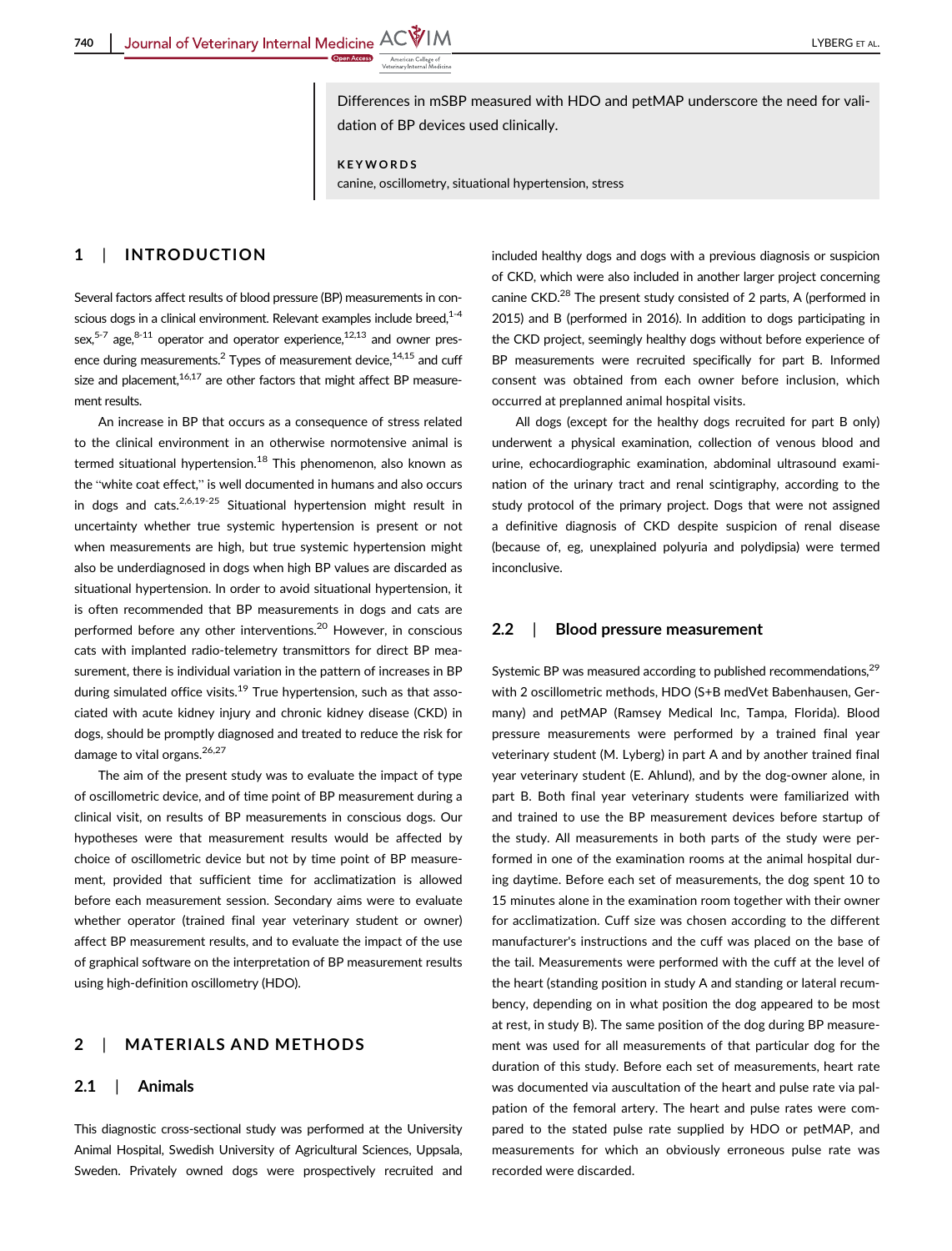

FIGURE 1 Flow chart of study parts A and B. BP, blood pressure measurement; TP, standardized time point during clinical visit; HDO, high-definition oscillometry. Clinical interventions consisted of venepuncture, abdominal ultrasound including cystocentesis, and echocardiography

# 2.2.1 | Part A

In part A, BP measurements were performed with the owner present in the room, using both the HDO and the petMAP systems. Measurements were performed at 3 time points during the clinical visit; before any other intervention (TP1), between peripheral venous catheter placement and abdominal ultrasound examination (TP2), and before the scintigraphic examination (TP3) (Figure 1). At each time point, BP was measured using both devices. The starting order of device (HDO or petMAP) was altered for every other dog and at every other time point according to the following: dog 1 was measured with HDO

LYBERG ET AL.  $\blacksquare$  241

resulting in a set of measurements, followed by petMAP resulting in a second set of measurements at TP1, then with petMAP followed by HDO at TP2 and finally again with HDO followed by petMAP at TP3. Dog 2 was measured with petMAP followed by HDO at TP1, then with HDO followed by petMAP at TP2 and finally again with petMAP followed by HDO at TP3, and so on. At each time point, a minimum of 6 separate BP measurements (a set of measurements) were performed. Measurements that varied >20% were discarded and replaced by additional measurements until at least 5 measurements with a variation ≤20% were obtained. Mean systolic BP (mSBP) for each time point was calculated from 5 systolic BP measurements that varied ≤20%, for each set of measurements (for every individual and for each device, respectively).

# 2.2.2 | Part B

In part B, all BP measurements were performed with the HDO device. Measurements were made by EA and by the owner. The owner was present when EA performed the measurements, but the owners also performed measurements alone with the dog in the examination room. Owners were carefully instructed to keep the dog calm and document any movement or excitation if present during a specific measurement. They were also instructed how to operate the HDO device. Before the start of BP measurements performed by the owners, the cuff was positioned on the tail and the HDO device prepared for measurements by EA. The starting order of operator (EA or the owner) was altered for every other dog as follows; dog 1 was measured by EA, resulting in 1 set of measurements, followed by the owner, resulting in a second set of measurements. Dog 2 was measured by the owner, followed by EA. Dog 3 was measured by EA, followed by the owner and so on. A minimum of 8 separate BP measurements were performed by both EA and the owner of each dog. Mean systolic BP was calculated from 5 systolic BP measurements that varied ≤20% for every individual. Calculations of mSBP for measurements performed by EA (mSBPvet) were made separately from measurements made by the owner (mSBPowner).

During all BP measurements performed in part B, a software program (MDSWIN Analyse Software) was connected to the HDO via Bluetooth. After completion of part B, resulting graphs of all individual measurements (performed by both EA and the owner, respectively) were visually inspected by EA in order to identify motion artifacts or similar events that significantly changed the appearance of the graph and thereby possibly affected accuracy of measured values. Values that had been chosen for calculation of mSBPvet or mSBPowner, but were considered unreliable after inspection of the corresponding graph, were discarded and replaced by another measurement with an acceptable graph (within a 20% variation as stated previously). After exchange of unreliable measurements for reliable measurements based on inspection of graphs, a new mSBP (mSBPvet\_adjusted and mSBPowner\_adjusted) was calculated for each dog and for each operator, respectively.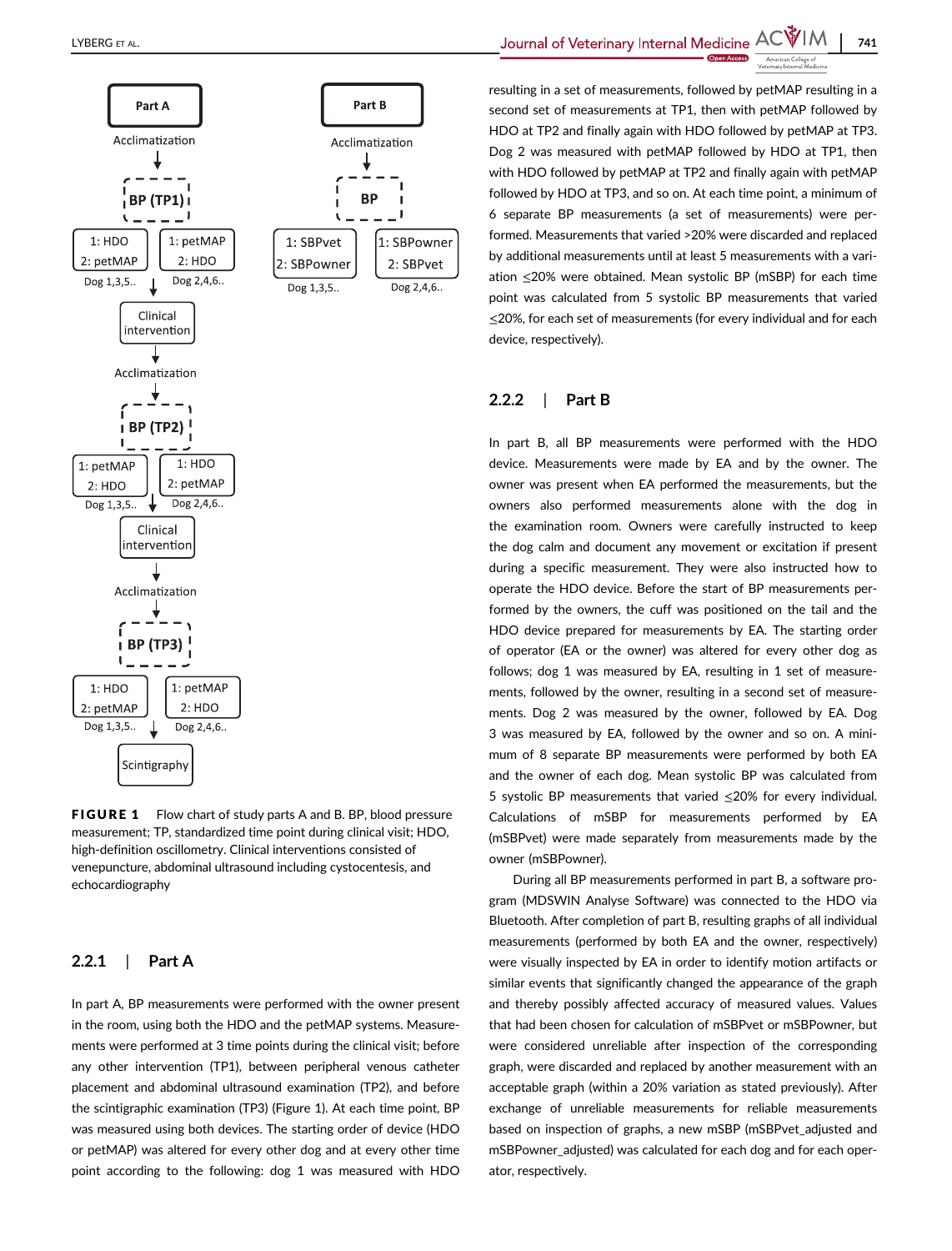## 2.3 | Statistical analysis

Statistical analyses were performed using JMP Pro 14 (SAS Institute, Cary, North Carolina) and Graph Pad Prism 8 (version 8.4.0, Graph Pad Software, San Diego, California). A P-value <.05 was considered significant. Age and bodyweight were presented using median and interquartile range. Wilcoxon sign rank test was used to compare measurements obtained by the 2 different devices in part A and to compare results of BP measurements for different operators in part B. Bland-Altman plots, in which the mean bias and 95% confidence intervals were calculated, were constructed. Nonparametric correlation (Spearman's  $\rho$ ) was used to assess correlation between BP measurement results performed by the owner and measurement results performed by EA in part B. A mixed model analysis with interaction factors was used to investigate the relative impact of different variables (oscillometric device and time point of BP measurement in part A and operator in part B) on BP measurement results. In both mixed model analyses, "dog" was assigned a random effect.

## 3 | RESULTS

## 3.1 | Part A

## 3.1.1 | Dogs

Thirty-seven (25 female and 12 male) dogs were included in part A. Median age was 4.6 (1-14) years and median bodyweight was 14.8 (2.2-36.6) kg. The study sample comprised 5 mixed breed dogs, 4 Golden Retrievers, 4 Labrador Retrievers, and ≤3 individuals of 19 other breeds. In 2 of the included 37 dogs, BP was measured at only 2 time points (TP1 and TP3) because of logistic issues. Measurements were performed with the dogs in a standing position with minimal to no restraint. In total,  $≈1380$  single BP measurements were obtained. Including only the lowest mSBP during the day (only 1 of the 3 time points) for each dog, median (IQR) mSBP of dogs with a confirmed diagnosis of CKD ( $n = 14$ ) was 141 (114-159) mm Hg for HDO, and 157 (140-193) mm Hg for petMAP. Similarly, including only the lowest mSBP during the day for each dog, mSBP of dogs without a confirmed diagnosis of CKD (healthy or inconclusive;  $n = 23$ ), the median mSBP was 122 (111-145) mm Hg for HDO, and 128 (115- 148) mm Hg for petMAP. The mSBP values for all dogs at all 3 time points are provided in Supplementary Table S1.

## 3.1.2 | Time points of measurement and devices

On a group level, there was no difference in mSBP between the 3 time points for the HDO ( $P = .12$ ) or the petMAP ( $P = .67$ ; Figure 2). For HDO, the median (IQR) difference between the highest and the lowest mSBP obtained at the 3 time points was 21 (13-43) mm Hg, and for petMAP 19 (8-42) mm Hg. Maximum individual differences in mSBP between time points for all dogs and both devices are shown in Figure 3.



FIGURE 2 Median mSBP of all (n = 37) dogs at 3 standardized time points during a clinical visit, as measured by HDO or petMAP. Bars indicate the interquartile range. HDO, high-definition oscillometry; mSBP, mean systolic blood pressure



FIGURE 3 Maximum differences in mSBP among the 3 different time points of blood pressure measurement in individual dogs. Values are shown for HDO and petMAP separately and for both devices together (maximum difference among all 6 calculated values for mSBP during the day). HDO, high-definition oscillometry; mSBP, mean systolic blood pressure

Mean SBP measurements obtained with petMAP were 14 (95% CI: 8-20) mm Hg higher than those obtained with the HDO. The difference between devices increased with increasing mSBP (Figure 4).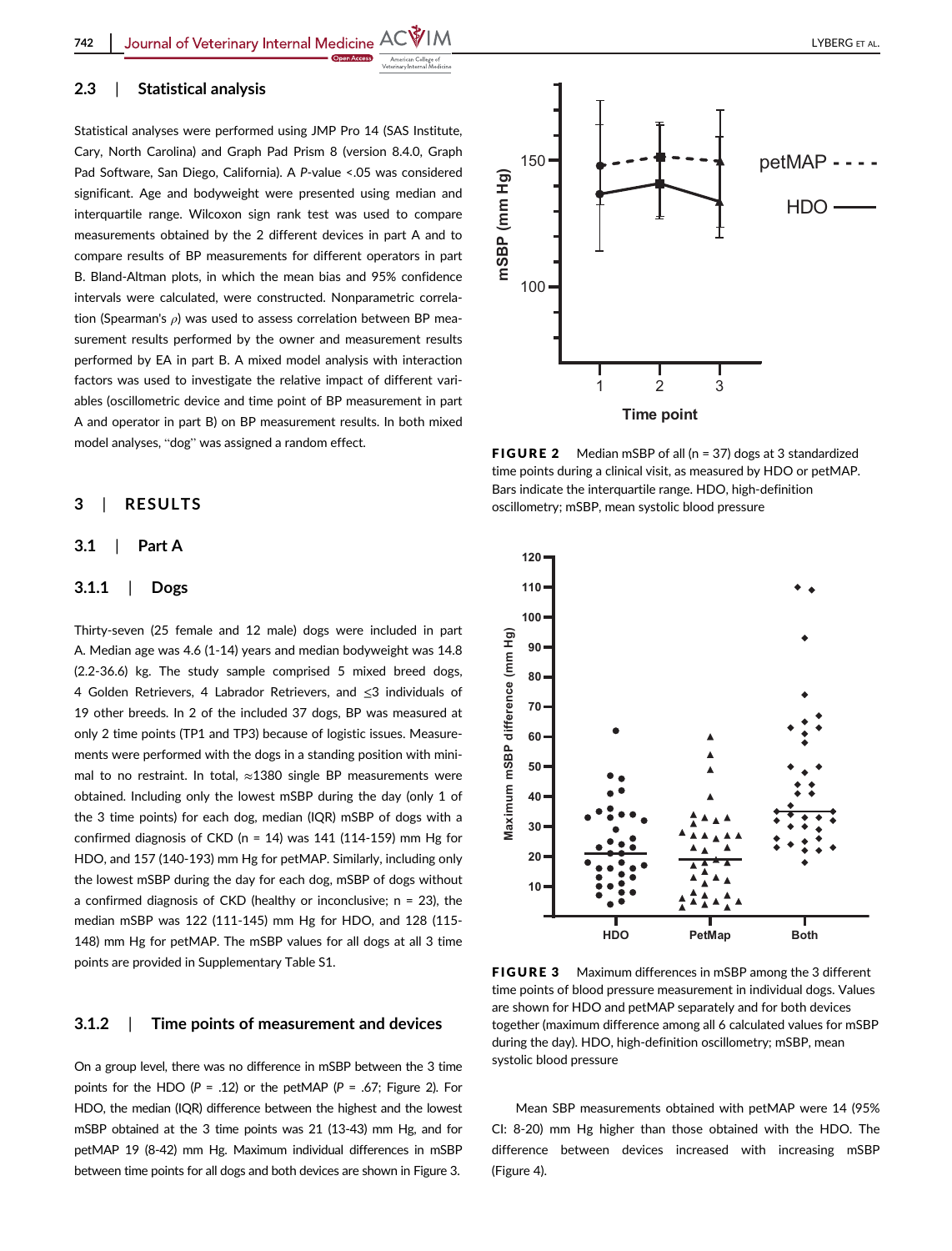

FIGURE 4 Bland-Altman plot for calculated mean systolic blood pressure in all dogs ( $n = 37$ ) in part A of the study at all 3 time points measured by HDO and petMAP (109 comparisons). The solid black line indicates the mean difference (bias, 14 mm Hg) and dotted lines indicate the mean difference ± 1.96 SD (limits of agreement, −45 to 72 mm Hg). The solid gray line represents the line of best fit (least squares method)

The mixed model analysis confirmed a significant effect ( $P < .0001$ ) of device on mSBP values, but not time point or the interaction factor [time point  $\times$  device].

#### 3.2 | Part B

#### 3.2.1 | Dogs

Thirty (17 female and 13 male) dogs were included in part B. Median age was 4.9 (1-13.5) years, and median bodyweight was 16.2 (6.3-46.2) kg. The study sample comprised 6 mixed breed dogs and ≤2 individuals of 20 other breeds. Using only the lowest mSBP of the day for each dog (either mSBPvet or mSBPowner), the median (IQR) mSBP of dogs with a confirmed diagnosis of CKD (n = 10) was 145 (118-169) mm Hg, and for dogs without a diagnosis of CKD (healthy or inconclusive; n = 20), the median mSBP was 130 (120-143) mm Hg. The mSBP values for all dogs and operators are provided in Supplementary Table S2.

## 3.2.2 | Operator

There was strong correlation between mSBPvet and mSBPowner  $(r = 0.84; P < .0001)$ . Measurements obtained by EA were 7 (95% CI: 2-11) mm Hg higher than measurements obtained by the owner (Figure 5). Differences between mSBPvet and mSBPowner in individual dogs varied from 0 to 47 mm Hg and increased with increasing mSBP (Figure 5). In dogs with a mean ([mSBPvet+mSBPowner]/2) mSBP of >143 mm Hg, mSBPowner was consistently lower than mSBPvet. The mixed model analysis showed a significant ( $P = .004$ ) effect of operator on mSBP.



FIGURE 5 Bland-Altman plot for calculated mean systolic blood pressure in all dogs (n = 30) in part B of the study, measured by a trained veterinary student or the owner alone (30 comparisons). The solid black line indicates the mean difference (bias, 7 mm Hg) and the dotted lines indicate the mean difference ± 1.96 SD (limits of agreement, −18 to 30 mm Hg). The solid gray line represents the line of best fit (least squares method)

## 3.2.3 | Software

The HDO software was used for 56 of 60 sets of measurements. The software was unavailable on the day of inclusion for 1 dog (2 sets of measurements), and no graph could be obtained by the software despite several attempts at 1 of the 2 sets of measurements in 2 other dogs. Replacement of nonreliable measurements with reliable measurements based on visual examination of graphs was possible for all other measurements. For 29 (52%) of the 56 sets of measurements with acceptable graphs, the new calculated mSBP (mSBPvet\_adjusted or mSBPowner\_adjusted, respectively) was identical with the original mSBPvet or mSBPowner value. Consequently, the adjusted values differed from the originally calculated values in less than half ( $n = 27$ ) of all sets of measurements. In 24 (89%) of these 27 sets of measurements, the difference between the original and the recalculated values (between mSBPvet and mSBPvet\_adjusted or between mSBPowner and mSBPowner\_adjusted, respectively) was <10 mm Hg. In the remaining 3 sets of measurements, the differences between the original and recalculated measurements were 14, 15, and 19 mm Hg, respectively.

## 4 | DISCUSSION

In the present study, the time point of BP measurement during a clinical visit did not affect values on a group level, although large differences in mSBP for individual dogs were documented between time points. Type of oscillometric device and operator affected BP measurement results. Use of the HDO graphical software to identify and exclude unreliable measurements resulted in markedly (>10 mm Hg) different calculated mSBP values for only 3 of the 56 measurement sessions performed in part B.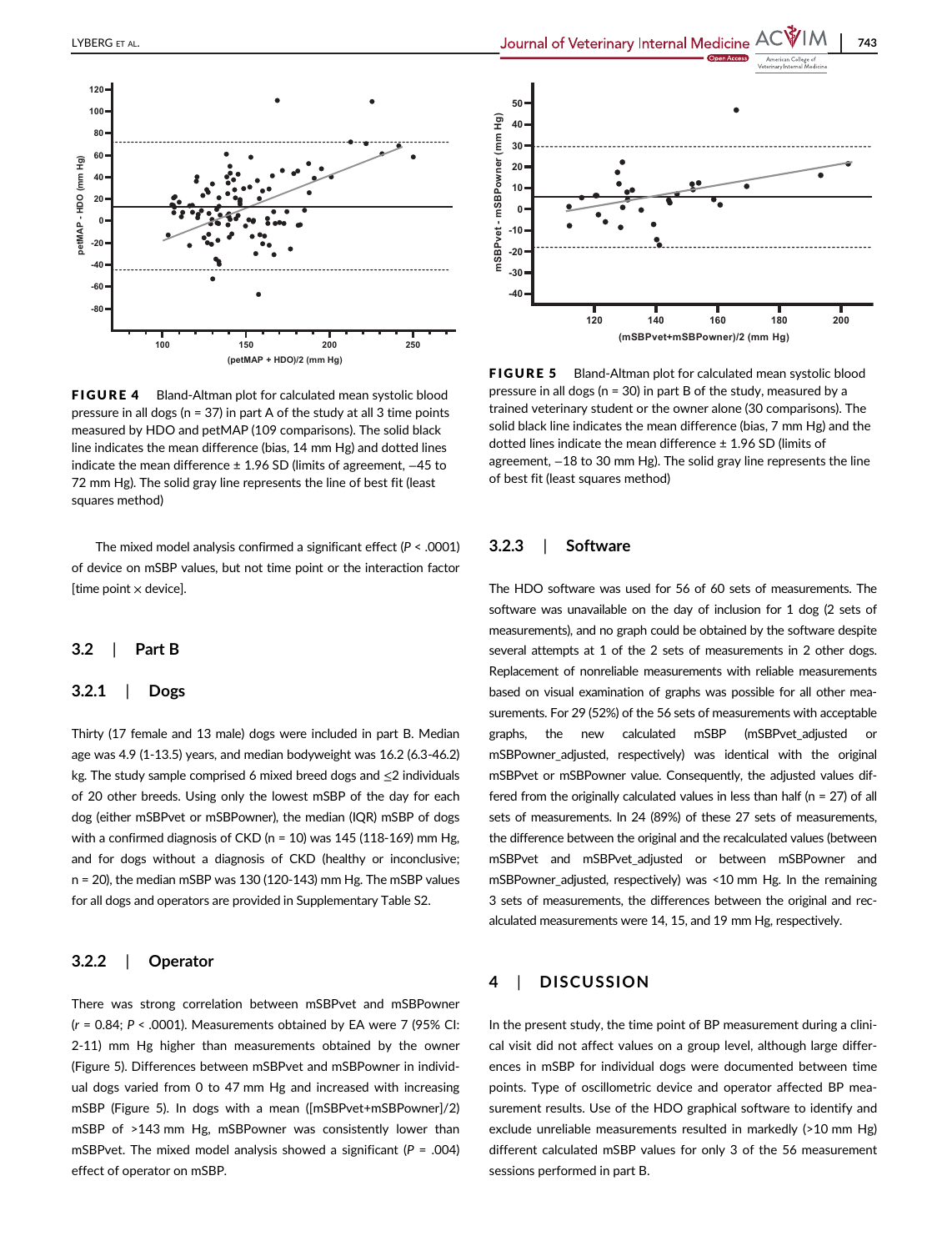This study did not detect a difference in mSBP on a group level among the 3 time points of BP measurement (TP1, TP2, TP3) regardless of type of device used. It is often advised that BP measurements should take place before other procedures in order to minimize stress that potentially could influence measurements.<sup>18-20</sup> However, the results of the present study indicate that the chosen time point of BP measurement during a clinical visit might not be overly important in dogs, provided that the dog is allowed sufficient acclimatization time before measurements. Specifically, this study did not detect that the time of arrival at the clinic (before any other interventions are performed) provides the optimal time point of BP measurement. This suggests that demeanor of the dog and technical aspects of how measurements are performed are more important.

Comparably large individual differences in mSBP values between time points were common (median difference close to 20 mm Hg for both devices). There are individual variation in systolic BP within and between days in both dogs and cats. $2,19,22,30-33$  For example. withinand between-day coefficients of variation in SBP are 9.0% to 10.1% and 12.8% to 16.4%, respectively, in healthy Beagle dogs using the petMAP device.<sup>32</sup> There are diurnal fluctuations in SBP in healthy mixed breed dogs using a direct method (telemetry).<sup>22</sup> In that study, systolic BP was on average 7.7 mm Hg higher during periods of activity compared to periods of rest. In the present study, the time point that resulted in the lowest mSBP during the day varied between dogs (Table S1), possibly representing different degrees of stress at different time points during the clinical visit in individual dogs.

Measurements obtained with the petMAP device were on average 14 mm Hg higher than those obtained with HDO. The difference between devices in obtained values for mSBP increased with increasing mSBP. This increase persisted despite expressing mSBP differences between devices as percentages (data not shown). This finding reinforces existing recommendations to always use the same device when BP is monitored over time in individual dogs. $18$  The results also, unfortunately, indicate that measurements by at least 1 machine (petMAP or HDO or both) probably did not satisfactorily represent the true BP of the dogs, especially in the higher ranges of mSBP. The HDO and the petMAP both have been evaluated in several studies with varying results. The use of HDO for SBP measurements in healthy awake cats is validated according to American College of Veterinary Internal Medicine (ACVIM) consensus panel.<sup>34</sup> To the authors' knowledge, validation of HDO according to the ACVIM consensus panel has not been performed in conscious dogs. There is no consensus regarding the conformity of SBP measurements for HDO compared to the direct method in conscious dogs.<sup>35,36</sup> In anesthetized dogs, the HDO meet the ACVIM criteria for mean and diastolic arterial pressures but not for systolic BP. $37$  In anesthetized dogs, the HDO overestimates SBP compared to the direct method.<sup>38</sup> The situation is similarly unclear for petMAP.<sup>39,40</sup> Differences between results obtained with different devices in different scenarios indicate a need for validation of BP devices for specific clinical scenarios (eg, screening for hypertension in conscious dogs). However, even with the exclusive use of validated devices in the future, development of device-specific BP target intervals (and IRIS substage intervals) could be relevant. At the authors' University Animal Hospital, it is recommended to extend the duration of BP measurements if the routine procedure results in SBP values indicative of systemic (or situational) hypertension. The goal of performing continuous measurements (for up to 1 hour if needed) is to evaluate if the SBP gradually decreases over time in dogs and cats suspected to experience situational hypertension.<sup>18</sup> In current guidelines and on the International Renal Interest Society (IRIS) website, the difference between the highest SBP suggestive of normotension (139 mm Hg) and the lowest SBP suggestive of hypertension (160 mm Hg) is only 21 mm Hg. $^{18,41}$  This underscores the importance of reliable BP estimates in dogs.

Mean SBP was in average 5.8 mm Hg higher when measured by the trained veterinary student compared to measurements recorded by the owner. In dogs with an mSBP value suggestive of hypertension, mSBP was consistently lower when the owner performed the measurements. This was interpreted as a result of decreased stress in the dogs when they were alone with the owner(s) in the room. Stress affects BP in dogs as well as humans.<sup>2,6,18,20,21,24,42</sup> Although the clinical importance of the detected mean difference of 5.8 mm Hg is debatable, the difference between results obtained by the veterinary student and the owner increased with increasing BP up to a maximum of 46 mm Hg. The advantage of leaving owners alone in the consulting room during BP measurement represents an advantage of the use of oscillometric devices compared to Doppler devices, which are unlikely to be reliably operated by owners without considerable training.

According to the manufacturer, the graphic software belonging to the HDO can contribute to a qualitative and quantitative assessment and help minimize the risk of errors.<sup>43</sup> In almost 50% of the sets of measurements performed in part B, the calculated values for mSBP after visual inspection of the graphs (mSBPvet\_adjusted and mSBPowner adjusted, respectively) was different from the original values (mSBPvet and mSBP owner, respectively). However, in 89% of cases where the values differed, the difference between original and adjusted values was small and probably not clinically significant (<10 mm Hg). These results suggest that use of the HDO without the software, if not available, is reasonable. If BP measurements are extended in time and continued until a plateau is reached in dogs with suspected situational hypertension, the necessity of the software to exclude unreliable readings could potentially be even lower. Further studies are needed to investigate the value of the HDO software for interpretation of BP measurement results in dogs. In dogs that are difficult to restraint, when values differ greatly between readings, or when only a few measurements are possible to obtain, the value of using the software could be substantial.

# 5 | LIMITATIONS

For ethical and logistic reasons, results of indirect BP measurement in this study were not compared to values obtained with direct measurement techniques (considered gold standard). Therefore, it was not possible to draw any conclusions regarding which of the 2 devices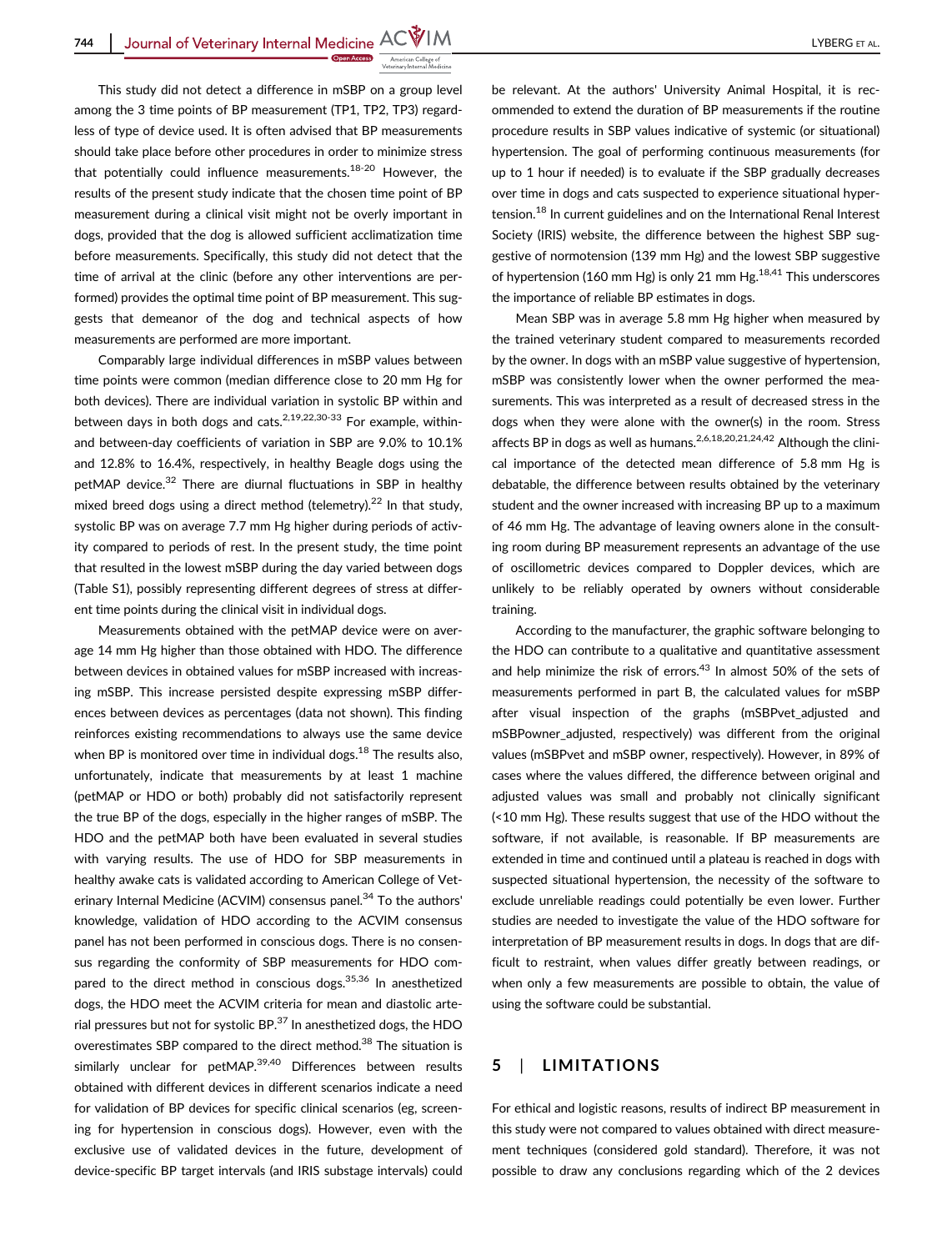LYBERG ET AL. THE CONTROLLED A LAST SUITE SUITE SUITE SUITE SUITE ACTEVER ACTEVER ACTEVER ACTEVER OF THE STAG

(petMAP and HDO) resulted in the most representable BP measurements.

In the comparisons of devices and operators, measurements were made directly after one another. Considering that BP can change momentarily, this is a source of potential error. To minimize this error, the order of measurements was systematically altered. Furthermore, [device  $\times$  time point] was not associated with BP results in the mixed model analysis, which showed that the difference in mSBP obtained with the 2 oscillometric devices was not influenced by time point of measurement.

Visual inspection of graphs of the HDO software is a subjective assessment. The interpretation, performed by 1 individual (E. Ahlund) in this study, could possibly have been different if a group of people had taken part in the inspection of graphs. Also, adjustment of BP measurement results using the HDO software was not performed in study A, which might be considered a limitation. Considering the result of study B however, the authors conclude that any adjustments would probably have had only minor consequences for the results of study A.

## ACKNOWLEDGMENTS

No funding was received for this study. The authors thank all owners of included dogs.

## CONFLICT OF INTEREST DECLARATION

Authors declare no conflict of interest.

## OFF-LABEL ANTIMICROBIAL DECLARATION

Authors declare no off-label use of antimicrobials.

# INSTITUTIONAL ANIMAL CARE AND USE COMMITTEE (IACUC) OR OTHER APPROVAL DECLARATION

Uppsala Ethics Committee approved this study.

#### HUMAN ETHICS APPROVAL DECLARATION

Authors declare human ethics approval was not needed for this study.

#### ORCID

Maria Lyberg <https://orcid.org/0000-0001-9406-0298> Jens Häggström D <https://orcid.org/0000-0003-3402-023X> Lena Pelander D<https://orcid.org/0000-0001-9865-312X>

#### **REFERENCES**

- 1. Cox RH, Peterson LH, Detweiler DK. Comparison of arterial hemodynamics in the mongrel dog and the racing greyhound. Am J Physiol. 1976;230:211-218.
- 2. Höglund K, Hanås S, Carnabuci C, Ljungvall I, Tidholm A, Häggström J. Blood pressure, heart rate, and urinary catecholamines in healthy dogs subjected to different clinical settings. J Vet Intern Med. 2012;26:1300-1308.
- 3. Surman S, Couto CG, Dibartola SP, et al. Arterial blood pressure, proteinuria, and renal histopathology in clinically healthy retired racing greyhounds. J Vet Intern Med. 2012;26:1320-1329.
- 4. Marino CL, Cober RE, Iazbik MC, Couto CG. White-coat effect on systemic blood pressure in retired racing greyhounds. J Vet Intern Med. 2011;25:861-865.
- 5. Mishina M, Watanabe T, Fujii K, et al. A clinical evaluation of blood pressure through non-invasive measurement using the oscillometric procedure in conscious dogs. J Vet Medical Sci. 1997;59:989-993.
- 6. Schellenberg S, Glaus TM, Reusch CE. Effect of long-term adaptation on indirect measurements of systolic blood pressure in conscious untrained beagles. Vet Rec. 2007;161:418-421.
- 7. Bodey AR, Michell AR. Epidemiological study of blood pressure in domestic dogs. J Small Anim Pract. 1996;37:116-125.
- 8. Bright JM, Dentino M. Indirect arterial blood pressure measurement in nonsedated irish wolfhounds: reference values for the breed. J Am Anim Hosp Assoc. 2002;38:521-526.
- 9. Gill IR, Price JM, Whittemore JC. Indirect Doppler flow systolic blood pressure measurements taken with and without headphones in privately-owned, conscious dogs. PeerJ. 2019;7:e7440.
- 10. Bijsmans ES, Jepson RE, Chang YM, Syme HM, Elliott J. Changes in systolic blood pressure over time in healthy cats and cats with chronic kidney disease. J Vet Intern Med. 2015;29:855-861.
- 11. Willems A, Paepe D, Marynissen S, et al. Results of screening of apparently healthy senior and geriatric dogs. J Vet Intern Med. 2017; 31:81-92.
- 12. Gouni V, Tissier R, Misbach C, et al. Influence of the observer's level of experience on systolic and diastolic arterial blood pressure measurements using Doppler ultrasonography in healthy conscious cats. J Feline Med Surg. 2015;17:94-100.
- 13. Mancia G, Parati G, Pomidossi G, Grassi G, Casadei R, Zanchetti A. Alerting reaction and rise in blood pressure during measurement by physician and nurse. Hypertension. 1987;9:209-215.
- 14. Wernick MB, Höpfner RM, Francey T, Howard J. Comparison of arterial blood pressure measurements and hypertension scores obtained by use of three indirect measurement devices in hospitalized dogs. J Am Vet Med Assoc. 2012;240:962-968.
- 15. Chetboul V, Tissier R, Gouni V, et al. Comparison of Doppler ultrasonography and high-definition oscillometry for blood pressure measurements in healthy awake dogs. Am J Vet Res. 2010;71:766-772.
- 16. Scansen BA, Vitt J, Chew DJ, Schober KE, Bonagura JD. Comparison of forelimb and hindlimb systolic blood pressures and proteinuria in healthy Shetland sheepdogs. J Vet Intern Med. 2014;28:277-283.
- 17. Mooney AP, Mawby DI, Price JM, Whittemore JC. Effects of various factors on Doppler flow ultrasonic radial and coccygeal artery systolic blood pressure measurements in privately-owned, conscious dogs. Peer J. 2017;5:e3101.
- 18. Acierno MJ, Brown S, Coleman AE, et al. ACVIM consensus statement: guidelines for the identification, evaluation, and management of systemic hypertension in dogs and cats. J Vet Intern Med. 2018;32: 1803-1822.
- 19. Belew AM, Barlett T, Brown SA. Evaluation of the white-coat effect in cats. J Vet Intern Med. 1999;13:134-142.
- 20. Henik RA, Dolson MK, Wenholz LJ. How to obtain a blood pressure measurement. J Am Anim Hosp Assoc. 2005;20:144-150.
- 21. Kallet AJ, Cowgill LD, Kass PH. Comparison of blood pressure measurements obtained in dogs by use of indirect oscillometry in a veterinary clinic versus at home. J Am Vet Med Assoc. 1997;210: 651-654.
- 22. Mishina M, Watanabe T, Matsuoka S, et al. Diurnal variations of blood pressure in dogs. J Vet Med Sci. 1999;61:643-647.
- 23. Vincent IC, Michell AR. Relationship between blood pressure and stress-prone temperament in dogs. Physiol Behav. 1996;60:135-138.
- 24. Bragg RF, Bennett JS, Cummings A, Quimby JM. Evaluation of the effects of hospital visit stress on physiologic variables in dogs. J Am Vet Med Assoc. 2015;246:212-215.
- 25. Quimby JM, Smith ML, Lunn KF. Evaluation of the effects of hospital visit stress on physiologic parameters in the cat. J Feline Med Surg. 2011;13:733-737.
- 26. Nelson RW, Cuoto CG. Small animal internal medicine. 5th ed. St. Luis, MO: Mosby; 2014.